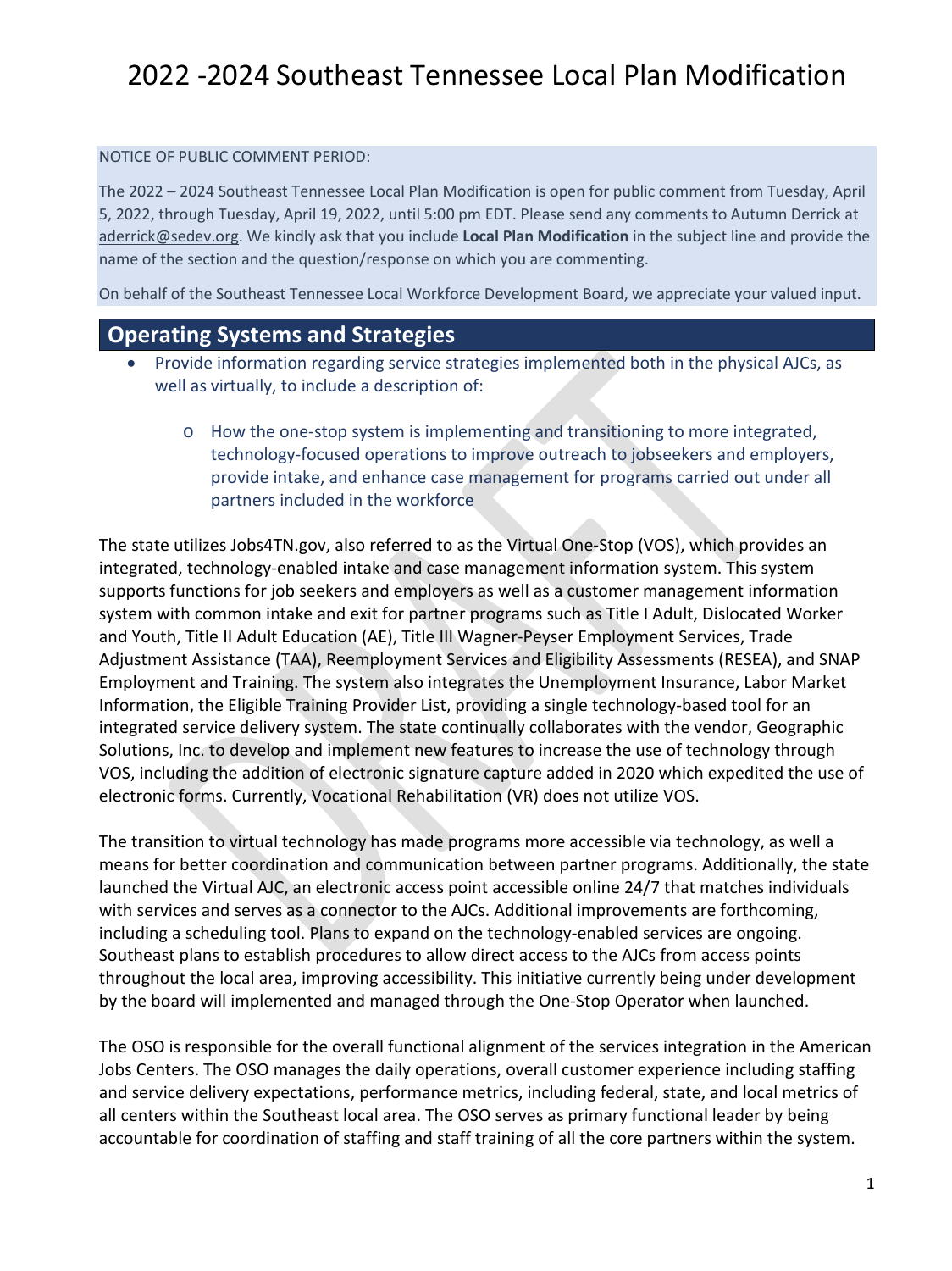The OSO provides the leadership necessary for an integrated service delivery system through the management and mentoring of the three Teams: Welcome Function, Skills Training, and Business Services. Additionally, the OSO is responsible for the coordination of partners and referrals among partners, both on-site and off-site. Southeast has a framework for the OSO staff to coordinate the referral of individuals for appropriate services, including maintaining a listing of all partner programs to assure that all staff in the AJC have up-to-date information for referral.

Once registered and assessed for job-readiness, the Welcome Team makes referrals (warm handoffs) to partners as agreed upon by the Site Leads. Off-site referrals are made by phone or electronically. All referrals are to be captured and tracked in the Virtual One-Stop for all partners using VOS. More information related to the functions of the OSO can be found the Southeast LWDA MOU between partners.

#### o Provide a description of the initiatives the LWDB (including all partners) are implementing or will be implemented to ensure accessibility to programmatic services.

Partners in the Southeast Tennessee LWDA are aware of the need to provide services to individuals where they are and are intently taking services to rural communities, jails, other partner locations, and/or virtually to expand the reach of the public workforce system and to ensure accessibility to programmatic services. New partnerships also provide the means to ensure accessibility to programmatic services and expansion of Access Points with strategic partners will strengthen this approach. Transitioning to a more integrated, technology-focused operation will help to ensure accessibility to programmatic services.

Virtual options have replaced the need to travel for workshops, job fairs, online training, partner collaborations, and other services that support service accessibility.

#### o How will technology continue to improve the connection to partners across the workforce system? Include the advances made during, as well as those to continue post-COVID.

Several of the core partners were able to switch to technology enable services early in the pandemic, utilizing Zoom for virtual connections. Staff also adapted quickly to the use of electronic signatures and guiding clients through document uploads for contactless service delivery. Title I Adult, Dislocated Worker, and Youth programs, and Vocational Rehabilitation have relied on technology to increase enrollments. Title II Adult Education has used online learning to meet upskilling requirements. Areas of opportunity to increase the connection of partners across the workforce system include Title III Wagner-Peyser Employment Services who are tasked with connecting work-ready, qualified job seekers to employment, and the Senior Employment Community Service Program who provides subsidized employment to older workers, often in person, who may need digital literacy skills to effectively utilize technology.

Technology will continue to be utilized to improve the connection to partners across the workforce system. Southeast LWDA seeks to enable virtual connections between Access Points and the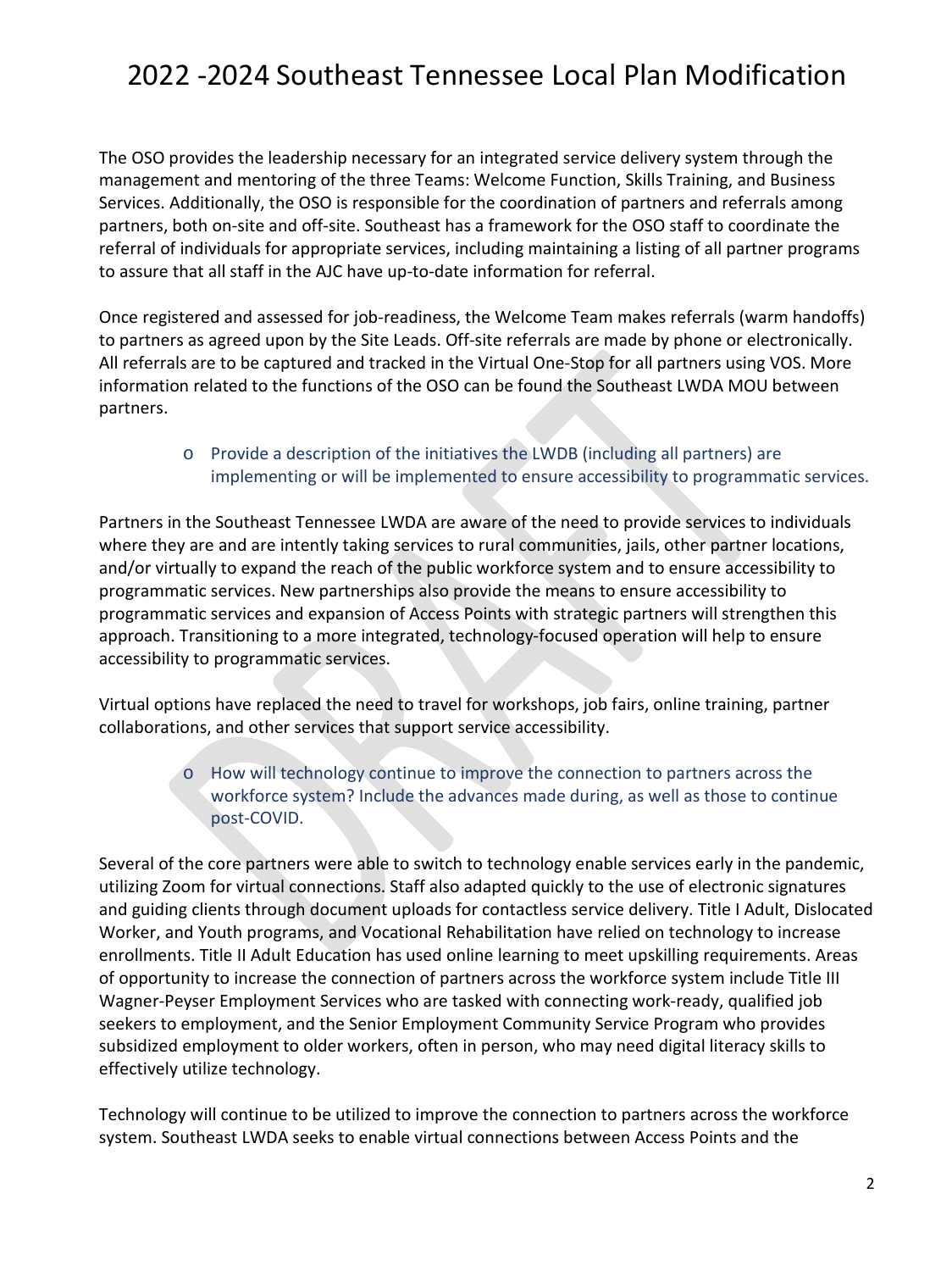comprehensive One-Stop locations using virtual meeting technology, with oversight from the One-Stop Operations staff. Zoom, Webex, and similar tools will be considered for access to workforce system through technology, providing the connection through the Access Points without the need to travel to a comprehensive center or affiliate.

- Describe how the Local Board will support the strategy identified in the TN Combined State Plan and work with entities carrying out core programs, including a description of:
	- o Expanding access to employment, training, education, and supportive services for eligible individuals, particularly eligible individuals with barriers to employment, including individuals with disabilities

Expanding access requires a collective effort of core partners to meet individuals where they are. This means increased outreach efforts to places and communities that are not visiting the American Job Centers, including rural communities and the urban core where disability rates and unemployment is higher and labor force participation is lower. Solutions are needed to assist individuals with navigating the benefits cliff because a slight raise could potentially cause a shortfall, preventing them reach their full potential. For this reason, Southeast LWDA stands ready to support those entities in the local area that received TANF Opportunity Planning Grants and have potential to be awarded implementation pilots.

Individuals with disabilities face significant barriers to education and employment. This population is important to the local workforce and represent an underutilized talent pipeline. Vocational Rehabilitation relies on an Order of Selection and Priority Categories, so other partner organizations should enroll or co-enroll individuals with disabilities who desire to work. VR can provide assistive technology along with other supportive services, but braided funding is recommended.

> o Facilitating the development of career pathways and co-enrollment, as appropriate, in core programs and improving access to activities leading to a recognized postsecondary credential (including a credential that is an industry-recognized certificate or certification, portable, and stackable)

Southeast LWDA facilitates career pathway development through targeted services for individuals with significant barriers to employment, providing a clear path of education and training that results in self-sustaining wages. Alignment with in-demand industry sectors occurs with the local board approval of training programs on the Eligible Provider List, including degree programs and short-term certificate programs as well as other models like integrated education and training, apprenticeships, and pre-apprenticeships. Career pathways and co-enrollment are supported through integrated service delivery, where the lead partner agency provides the career counseling and participants are co-enrolled to braid funding and optimize supports needed to achieve career and educational goals.

The board recognizes the need to strengthen the workforce ecosystem for targeted industry sectors. Sector-based strategies would bring industry and strategic partners together to develop employer-led training resulting in industry-recognized credentials, with the strategic partners having resources for recruitment and co-enrollment.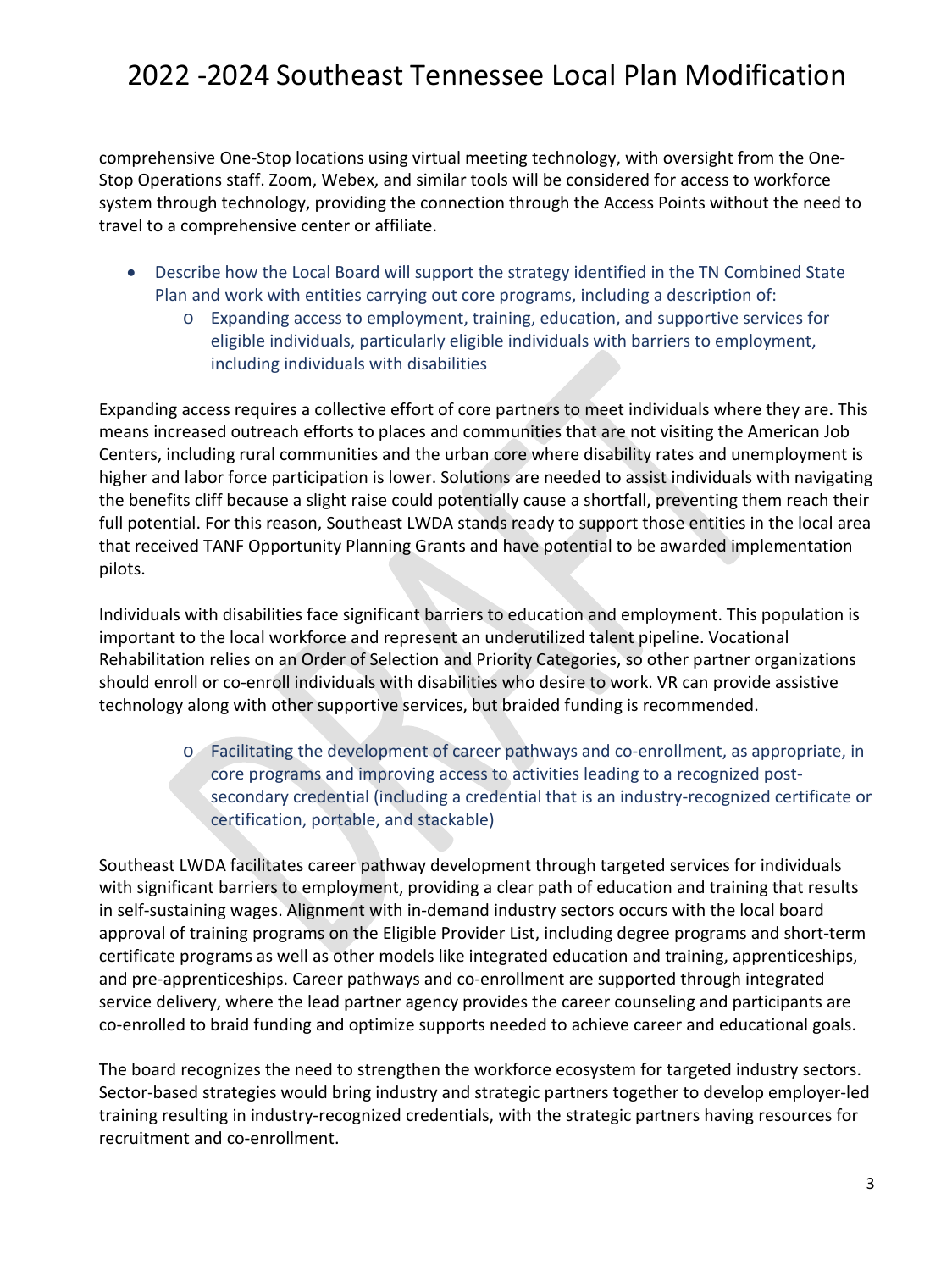- Describe the employer engagement strategy to better connect business with well-trained and qualified applicants.
	- o Provide a description of how the LWDB will implement initiatives such as apprenticeships, incumbent worker training programs, on-the-job training programs, customized training programs, industry and sector strategies, career pathways initiatives, utilization of effective business intermediaries, and other business services and strategies designed to meet the needs of employers in the corresponding region in support of the business service strategy.

Southeast LWDA continually seeks opportunities to expand apprenticeships in the local area in support employer-led training. Employers are experiencing a tight labor market, even with unemployment nearly recovering to pre-pandemic levels. Labor market participation has declined but earn and learn models such as apprenticeships are lucrative opportunities to gain skills and credentials while getting paid.

Southeast also has a long history of supporting Incumbent Worker Training (IWT), which allows businesses to train incumbents to remain competitive by learning recent technology, leadership skills and other growth opportunities. The board utilizes Consolidated Business Grants (CBG) when available by the state and can set aside up to 20 percent of Adult and Dislocated Worker formula funds as long as there is adequate funding to support participants. With WIOA Adult and Dislocated formula funding in decline, a 20 percent set aside could prove challenging without impacting services to individuals with barriers.

Sector strategies are an effective way to connect business with a well-trained workforce. Southeast Tennessee Development District recently submitted a proposal to Economic Development Administration's Good Job Challenge, coordinating sector-based strategies efforts around Construction, Healthcare, Manufacturing, and Transportation with third party backbone organizations that have convening power within these sectors. As a strategic partner, the local workforce board, chambers of commerce, adult education, other workforce serving organizations, community-based organizations and others will serve as strategic partners, offering resources and funding to connect workers to high-wage, high demand occupations. Sector-based strategies are viewed as a promising practice, but solutions are needed to support ongoing efforts, including a top-down focus from all partners to align and leverage resources, training partners, and economic development.

#### o How will you measure the effectiveness of the strategy outside of mandated business performance measures?

Southeast Tennessee will measure effectiveness through increased labor force participation, equity of services, and decreased number of counties that are designated as at-risk or distressed. While half of the local area is designated as transitional by the Appalachian Regional Commission, transitional counties have pockets of high unemployment and high poverty, including inner city Chattanooga.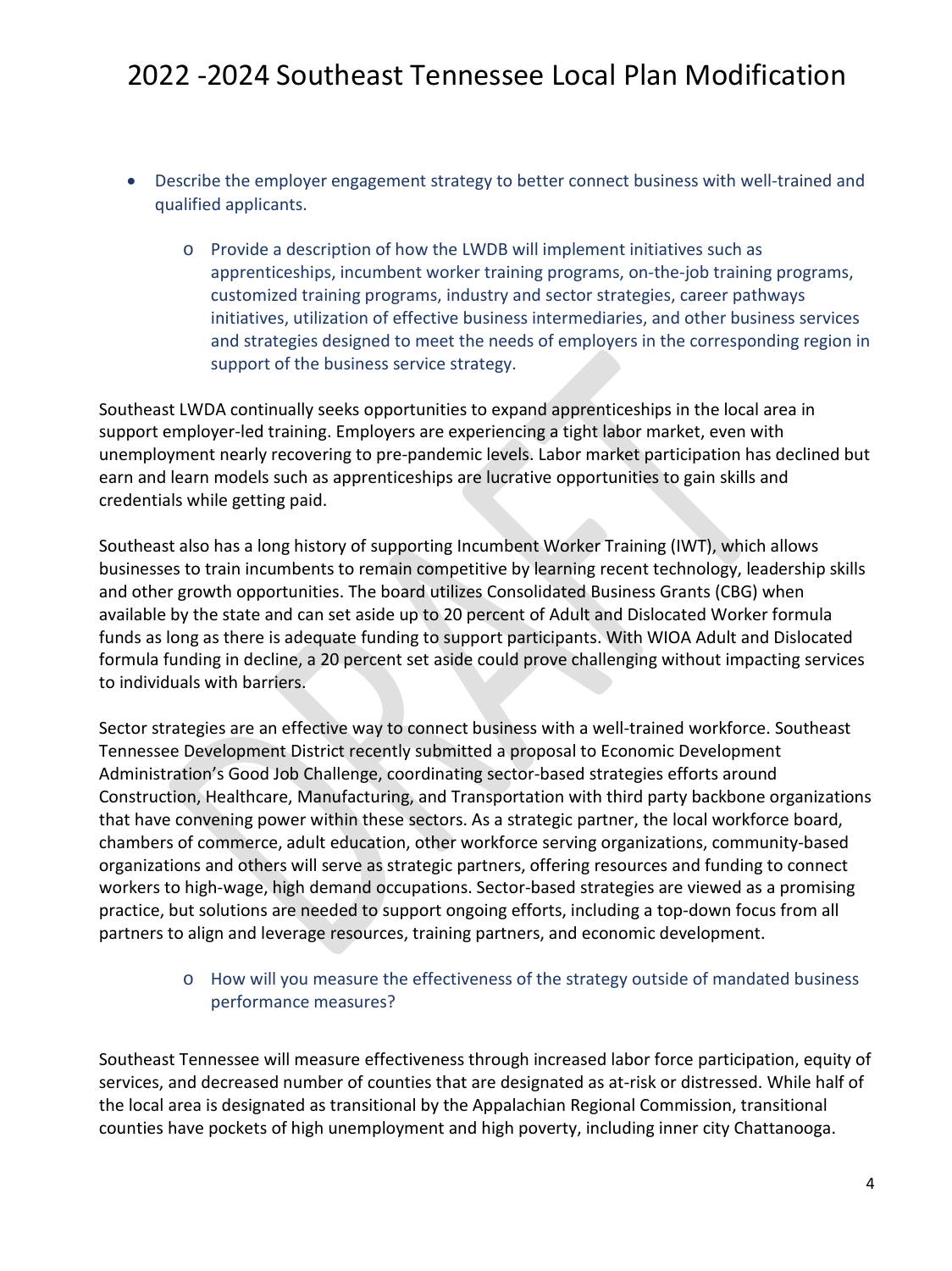Intentional efforts to take the training to the inner city and the rural communities that lack the resources are required for the desired outcomes. Efforts to reach these areas as targets of opportunity have potential to impact labor force participation rates and decrease the number of areas and counties that are distressed.

#### o Include information to support the increase of Labor Force Participation Rates.

There are approximately 101,419 individuals in the Southeast LWDA who are not in the labor force according to the 2020 – 2021 Reference Guide Tennessee's Economy, citing the U.S. Census Bureau, 2015 -2019 American Community Survey, 2019, 5-year estimates. Of those, 66,352 individuals not in the labor force have a disability, and 126,740 are without a disability. Individuals who are not in the labor force but want to work have significant barriers that must be addressed in order to obtain and maintain employment, highlighting the need for a collective impact of the workforce partners to increase labor force participation rates.

Efforts to engage those who are incarcerated or returning to their communities upon release from incarceration are needed to increase labor force participation. A significant percentage of this population are individuals with disabilities. Another target is the number of women, including Hispanic and Latina or women of color who are disconnected from the labor force due to the lasting impacts of the COVID-19 pandemic.

• In relation to the Governor's key priorities, provide an overview of current and/or new strategies being implemented by your Local Workforce Development Board (LWDB) to ensure workforce partners collaborate on the 1) implementation of programs to best serve the rural communities, including economically distressed and at-risk counties; 2) criminal justice reform; 3) vocational and workforce development; and 4) other individuals in priority populations

An overview of the Southeast LWDB strategies to address the Governor's key priorities are provided below:

1. **Programs to best serve the rural communities, including economically distressed and at-risk counties:** Southeast LWDB has opened a specialized center in Grundy County which is economically distressed and a persistent poverty county. There has also been a location developed for Bledsoe County for staff to meet with job seekers and clients, which is also distressed.

Coordination of short-term training within the rural communities, especially our distressed and at-risk counties, continues to be a strategy in Southeast. In the past, Southeast partnered with Chattanooga State Community College for use of the welding labs at Grundy County High School for adult learners outside of the school calendar, supporting three separate cohorts. One cohort was transported from Grundy County Jail, with all earning certification from the American Welding Society. All participants were able to become employed in the work release program. Southeast seeks additional partnership with local school districts in rural communities for adult learning, especially those who are economically distressed or at-risk.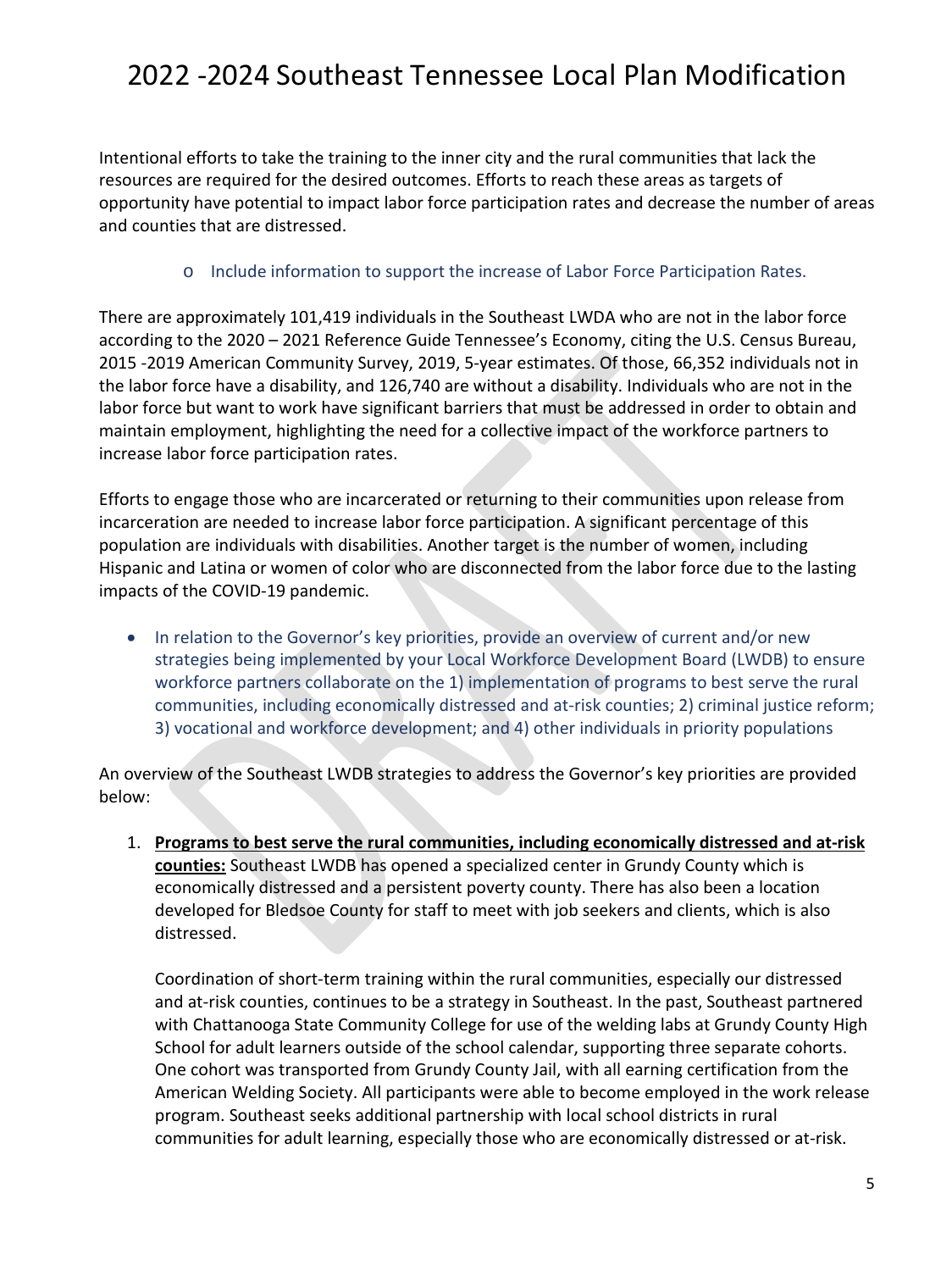2. **Criminal justice reform**: Connecting justice involved individuals to lucrative employment opportunities reduces recidivism and increases labor force participation. During this tight labor market, justice involved individuals can provide an eager workforce for employers that are struggling to source talent. The Southeast LWDA is implementing strategies to assist individuals with justice involvement, connecting them to work.

Staff from the Disabled Veterans Outreach Program attend Veteran's Court, and other programs are working directly with jails to offer workforce programs. Adult Education is offering high school equivalency and skills upgrades to those who are currently incarcerated. Adult Education is leading efforts to offer Commercial Driver's License training in Bradley County Jail, with support from City Fields, the workforce board, SNAP Employment & Training, and Vocational Rehabilitation.

3. **Vocational and workforce development:** Support of Career and Technical Education is a priority of the Southeast Tennessee LWDA. Demand for middle-skill workers is high in the local area. One concern of the local board is the need to highlight these careers as lucrative with the opportunity to attend training through programs such as Tennessee Promise and Tennessee Reconnect.

The local area works closely with core programs as well as secondary and post-secondary partners to expand work-based learning (WBL) opportunities, including WBL panel discussions, consulting with industry partners on apprenticeships and pre-apprenticeships.

Southeast LWDA recognizes the need to introduce the emerging workforce and those who may not be participating in the labor force to in-demand occupations. The local area has invested in Virtual Reality (VR) licenses that provide an immersive experience in manufacturing, automotive, and other technical careers. This initiative promotes the indemand occupations that students may have skills for but never considered. VR headsets have been used in the classrooms, career fairs, demonstration events, and with employers. Middle school and high school students are the primary audience for this technology as a career exploration tool.

4. **Other individuals in priority populations:** Southeast LWDA seeks to serve individuals with significant barriers in other priority populations. This includes women, communities who are typically underserved, and individuals with substance use disorder. Outreach to these populations and efforts to advocate for their employment are a priority for the local area.

SETD and local workforce board staff have participated in efforts across all ten counties in the service area to identify resources and establish an ecosystem to connect those with SUD to meaningful employment in support of recovery.

• Describe any partnerships, new collaborations, or innovative practices you would like to share that include connections with non-profit or other community organizations.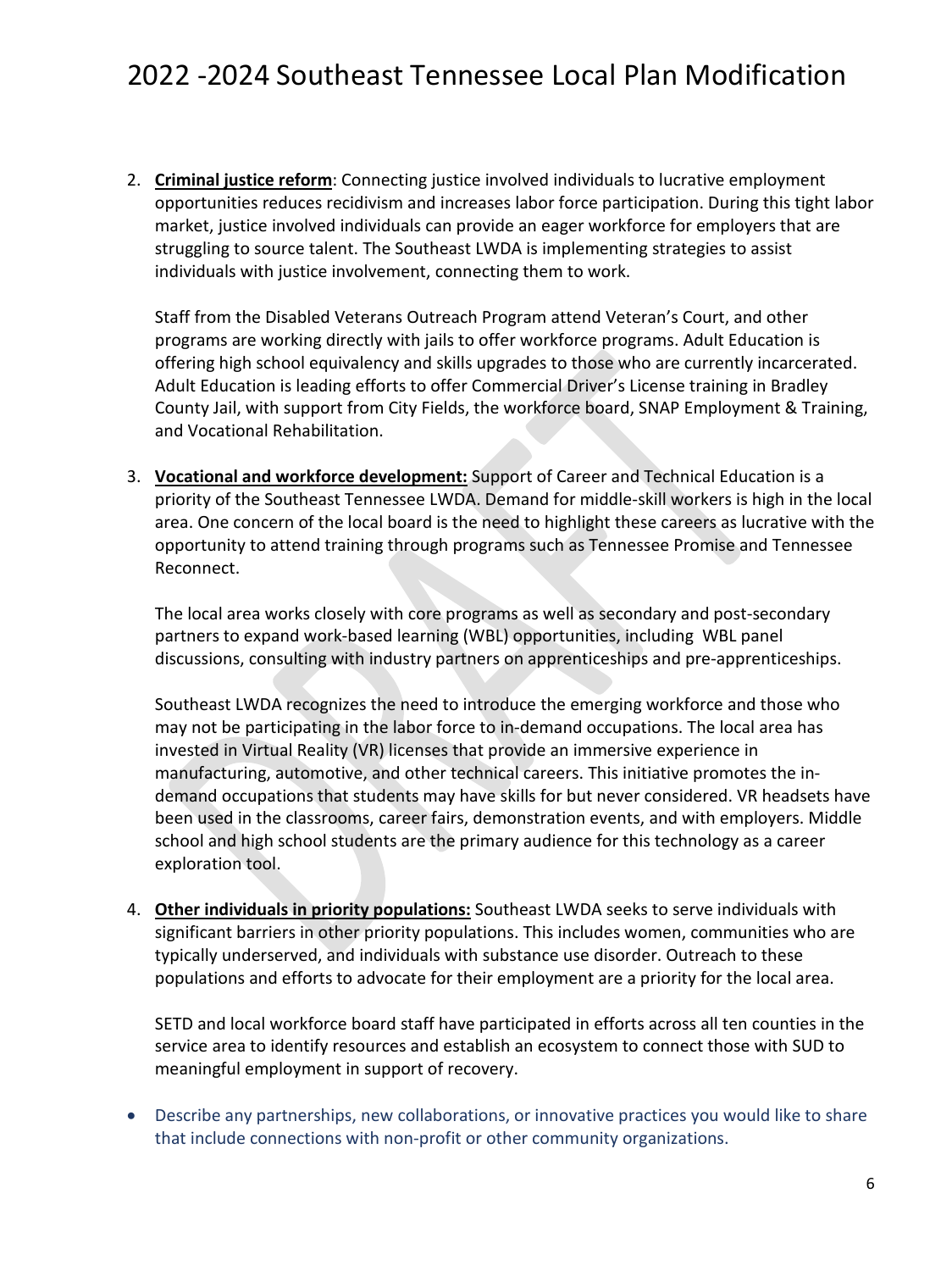#### **Expansion of Work-Based Learning:**

Southeast LWDA partners with local school districts to expand work-based learning. Recently, the board was included in efforts to create an apprenticeship with a Chattanooga-based employer that will include students from three different county school districts in the local area. Activities included core team meetings to plan and develop the program, sharing best practices and resources, and touring a local employer with a successful work-based learning program. The labor standards unit is scheduled to conduct a site visit to determine the jobs suitable for work-based learning students.

#### **Re-Entry Partner:**

Project Return is a new partner in Southeast Tennessee, expanding to Chattanooga after more than thirty years of successful re-entry programming in Nashville. The mission of Project Return is to provide services and connect people with the resources to return to work and community after incarceration. Southeast Tennessee Local Workforce Board is proud to have Project Return in the local workforce area and seeks to strengthen the developing relationship.

Project Return operates three social enterprises as an innovative approach to providing economic growth and mobility to clients who need engagement services upon release. Returning individuals are at higher risk of recidivism when they do not have a job or housing, so they serve as the first employer and provide wrap around services such as door to door transportation through PROe and PROPS. Transitional employment provides clients with the appropriate mix of coaching and support needed for successful employment.

In Southeast, Goodwill's Senior Community Service Employment Program SCSEP has a recent pilot initiative providing dual assistance for clients with driver's license reinstatement challenges. Goodwill/SCSEP is exploring other partnership opportunities such as dual client enrollment for hard skills training and certification, transitional employment opportunities, and uniform/clothing support for clients.

#### **Counseling Services:**

Goodwill/SCSEP also has a new initiative with Southern Adventist University's Counseling and Emotional Wellness Center that allows SCSEP/Goodwill participants who need and request counseling to receive free services via video conferencing at Goodwill's office. The counseling is available at no cost to the job trainee/participant. The service is provided by graduate students in the university's professional counseling program, and each session is strictly supervised by licensed professionals. The program is accredited by the Council for the Accreditation of Counseling and Related Educational Programs (CACREP).

Southeast LWDA is working with TANF Opportunity Pilot planning grant partners to leverage the resources of the public workforce system in efforts to connect low-income individuals to jobs earning sustaining wages, ending the dependence on the safety net. This includes a partnership with the City of Chattanooga as the lead agency and United Way of Greater Chattanooga, and other partners in Chattanooga and Hamilton County.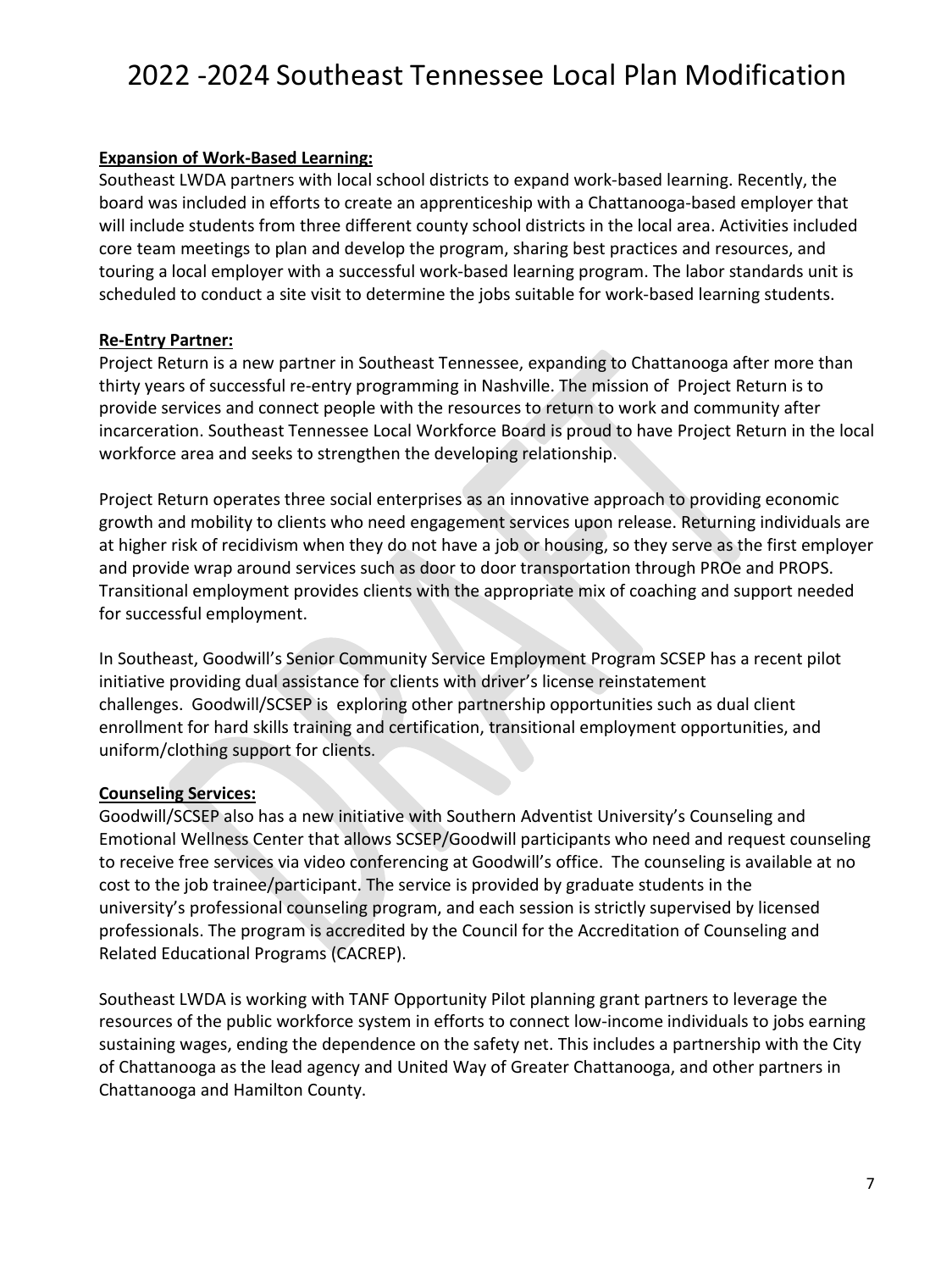#### **Secondary School Initiatives in the LWDA:**

Southeast LWDA would like to highlight innovative high school approaches to workforce development. Bradley County Schools' PIE Innovation Center – Partnerships in Industry and Education innovates the student experience through direct collaboration with business, industry, and non-profit organizations that will co-locate in support of learning pathways, embedded work-based learning, and experiential STEM learning. Bradley County Schools has PIE on Wheels, a bus outfitted with equipment for Career Exploration at the middle school level to help better prepare them for selection of the high school program of study.

In 2019, Hamilton County Schools implemented Future Ready Institute, CTE learning communities that combine classroom instruction with hands on learning to develop a future talent pipeline. Schools are paired with industry partners to support the innovative approach to career readiness. Students are able to attend the institute of choice based on their career pathway, rather than by district zoning.

#### **Smart Factory Institute:**

Finally, Southeast LWDA is home to the Smart Factory Institute operated by Peak Performance, which is part of the global network of Deutsche Messe Technology Academies supporting the adoption of Industry 4.0 advanced manufacturing operations. The Smart Factory Institute, which is located at the former Volkswagen Academy in Chattanooga, is the first and only in North America. The Smart Factory Institute is a collaborative effort between the Tennessee Manufacturers Association, Deutsche Messe Technology Academy, and the University of Tennessee Chattanooga.

The local workforce board staff follows the webinars and events offered by the Smart Factory Institute to better understand the transformation of advanced manufacturing and the resulting workforce trends as adoption of Industry 4.0 increases. The ongoing pandemic accelerated investment in robotics, Artificial Intelligence, and machine learning which will disrupt some of the jobs we have today, requiring individuals to be re-skilled for the jobs of the future.

### o How is the local area leveraging these valuable partnerships?

Southeast is leveraging these valuable partnerships to achieve the best possible outcomes from the collective, leveraging the expertise and funding of each partner. Meetings have served as important networking opportunities with partner organizations, as well as to share information and best practices. Non-profit organizations and other partners have flexibility with funding which can be challenging to coordinate with workforce programs. Southeast continues to discuss ways to leverage the restrictive funding with unrestrictive to achieve the best outcomes, including expansion and strengthening of the workforce ecosystem.

> o Has the LWDB considered utilizing fee for services to employers as revenue opportunities to further support WIOA allowable activities? If so, provide details of these opportunities.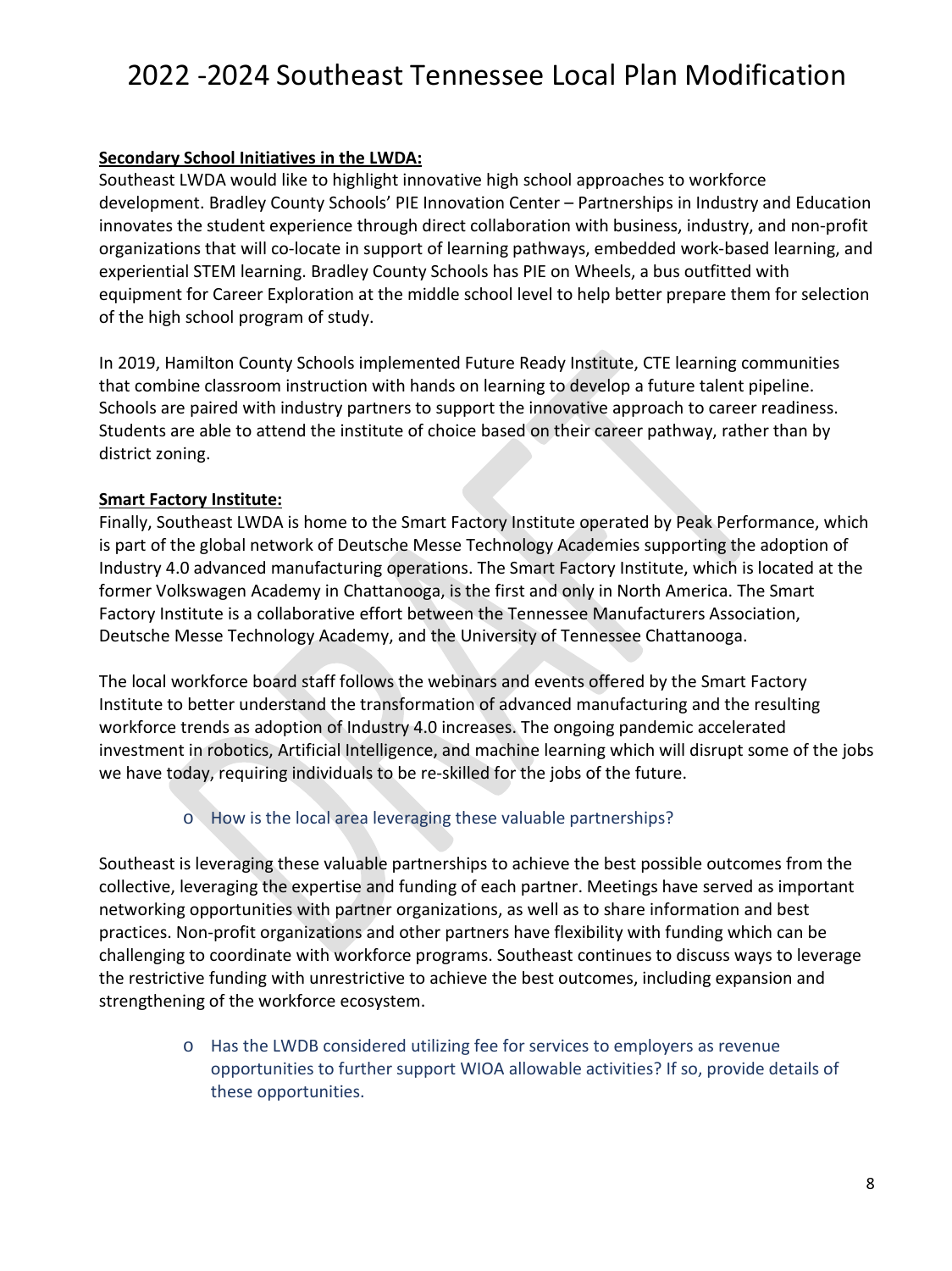Southeast has not considered utilizing a fee for services to employers as revenue opportunities to further support WIOA allowable activities.

### **Performance Goals and Evaluation**

• How will your LWDB increase physical and programmatic access for each of the fourteen (14) significant barriers to employment (SBE) groups as outlined within Workforce Services Policy-Key Performance Indicators Section 1(B)?

Southeast LWDB seeks to expand programmatic access for individuals with significant barriers to employment by creating Access Points with strategic partners who are already serving the target population. Access Points are not staffed but will expand the reach of the American Job Center network. Access Points planned during the last two years proved unsuccessful due to the ongoing pandemic. Planned partner locations were closed or transitioned to virtual services, and/or saw a decline of traffic.

> o Provide in the form of a table: Lead organization (community-based organization, nonprofit, a state agency, etc.), a brief narrative strategy, a list of primary supportive services catered to the SBE's specific needs, and the monitoring methodology/frequency for each SBE group.

| <b>Significant</b> | Lead                | <b>Narrative Strategy</b> | <b>Primary supportive</b> | <b>Monitoring</b>         |
|--------------------|---------------------|---------------------------|---------------------------|---------------------------|
| <b>Barriers to</b> | <b>Organization</b> |                           | <b>services</b>           | <b>Methodology/Freque</b> |
| <b>Employment</b>  |                     |                           | catered to the SBE's      | ncy                       |
| (SBE) group        |                     |                           | specific needs            |                           |
| <b>Displaced</b>   | Mid                 | The WIOA Dislocated       | Transportation            | Desktop                   |
| <b>Homemakers</b>  | Cumberland          | Worker program assists    | Assistance,               | monitoring/Quarterly      |
|                    | Human               | individuals who have      | Childcare, Tools,         |                           |
|                    | Resource            | become displaced with     | Uniforms, Test Fees,      | Data Element              |
|                    | Agency - WIOA       | entering or re-entering   | Other supports            | Validation/Annually       |
|                    | <b>Dislocated</b>   | the workforce as          | needed to                 |                           |
|                    | Worker              | quickly as possible,      | overcome barriers         |                           |
|                    | program             | including workforce       | to education and          |                           |
|                    |                     | education, training,      | employment                |                           |
|                    |                     | and employment            |                           |                           |
|                    |                     | programs.                 |                           |                           |
| Low-income         | Mid                 | The WIOA Adult            | Transportation            | Desktop                   |
| individuals/reci   | Cumberland          | program provides          | Assistance,               | monitoring/Quarterly      |
| pients of          | Human               | employment and            | Childcare, Tools,         |                           |
| income-based       | Resource            | training activities and   | Uniforms, Test Fees,      | Data Element              |
| public             | Agency - WIOA       | must give priority to     | Other supports            | Validation/Annually       |
| assistance         | Adult and           | recipients of public      | needed to                 |                           |
|                    | Youth               | assistance and other      | overcome barriers         |                           |
|                    | programs            | low-income individuals.   | to education and          |                           |
|                    |                     |                           | employment                |                           |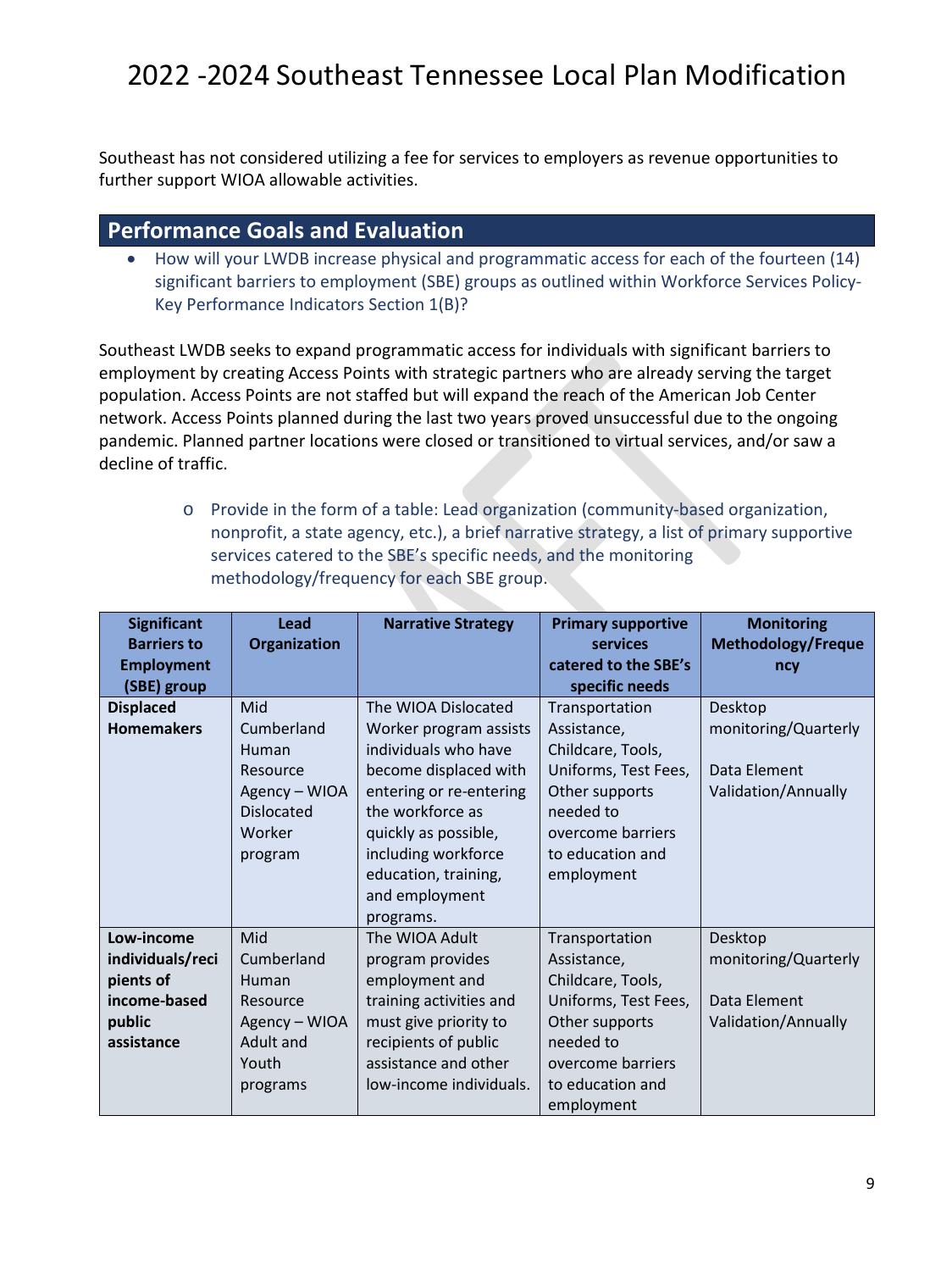| <b>Native</b><br><b>Americans</b>                                                                                                                                      | <b>Native</b><br>American<br>Indian<br>Association of<br>Tennessee, Inc.<br>(NAIA)                                  | <b>NAIA</b> provides<br>classroom training<br>assistance, career<br>counseling, and job<br>place to eligible Native<br>American Indian,<br>Native Hawaiian, and<br><b>Alaskan Native</b><br>individuals.            | Books, supplies,<br>fees, other                                                                                                                                                                                                                | Monitoring<br>determined at<br>federal/state levels                                                                                                                                                                                                                                                                                                 |
|------------------------------------------------------------------------------------------------------------------------------------------------------------------------|---------------------------------------------------------------------------------------------------------------------|---------------------------------------------------------------------------------------------------------------------------------------------------------------------------------------------------------------------|------------------------------------------------------------------------------------------------------------------------------------------------------------------------------------------------------------------------------------------------|-----------------------------------------------------------------------------------------------------------------------------------------------------------------------------------------------------------------------------------------------------------------------------------------------------------------------------------------------------|
| <b>Individuals with</b><br>mental or<br>physical<br>disabilities,<br>including the<br>recipients of<br><b>Social Security</b><br><b>Disability</b><br><b>Insurance</b> | Tennessee<br>Dept. of Health<br>- Vocational<br>Rehabilitation<br>(VR)                                              | VR provides services to<br>individuals with a<br>disability to assist them<br>in achieving their<br>employment goals.                                                                                               | Transportation,<br>childcare, meals,<br>assistive technology,<br>uniform, tools,<br>vehicle<br>modifications,<br>equipment,<br>information, and<br>referrals                                                                                   | Monitoring<br>determined at<br>federal/state levels                                                                                                                                                                                                                                                                                                 |
| Those age 55<br>and older                                                                                                                                              | Goodwill-<br>Senior<br>Community<br>Service<br>Employment<br>Program<br>(SCSEP)                                     | SCSEP is an<br>employment training<br>program for<br>low-income,<br>unemployed<br>individuals aged 55<br>years and older who<br>are currently<br>unemployed and need<br>to upgrade their skills.                    | Transportation<br>assistance and<br>referral,<br>Wardrobe/uniform,<br>Driver's license<br>reinstatement<br>assistance and<br>referral<br>(Pilot Stage)Tools,<br>and equipment, Test<br>fees, and referrals<br>for other supportive<br>services | <b>SCSEP staff conduct</b><br>assessments at<br>enrollment and<br>reassessments of<br>participant progress<br>and needs every six<br>months<br>When a SCSEP<br>participant is hired,<br>program staff contact<br>the person quarterly<br>for 12 months and<br>provide supportive<br>and monitoring<br>services for up to 24<br>months after exiting |
| Justice-Involved<br><b>Individuals</b>                                                                                                                                 | Mid<br>Cumberland<br>Human<br>Resource<br>Agency - WIOA<br>Adult,<br><b>Dislocated</b><br>Worker, Youth<br>programs | WIOA programs<br>provide additional<br>support for Justice-<br><b>Involved Individuals</b><br>including training<br>programs, including<br>classroom and on-<br>the-job training,<br>and/or wrap-around<br>services | Transportation<br>Assistance,<br>Childcare, Tools,<br>Uniforms, Test Fees,<br>Other supports<br>needed to<br>overcome barriers<br>to education and<br>employment                                                                               | Desktop<br>monitoring/Quarterly<br>Data Element<br>Validation/Annually                                                                                                                                                                                                                                                                              |
| <b>Individuals</b><br>experiencing or                                                                                                                                  | Mid<br>Cumberland                                                                                                   | The WIOA Adult<br>program provides                                                                                                                                                                                  | Transportation<br>Assistance,                                                                                                                                                                                                                  | Desktop<br>monitoring/Quarterly                                                                                                                                                                                                                                                                                                                     |
|                                                                                                                                                                        |                                                                                                                     |                                                                                                                                                                                                                     |                                                                                                                                                                                                                                                |                                                                                                                                                                                                                                                                                                                                                     |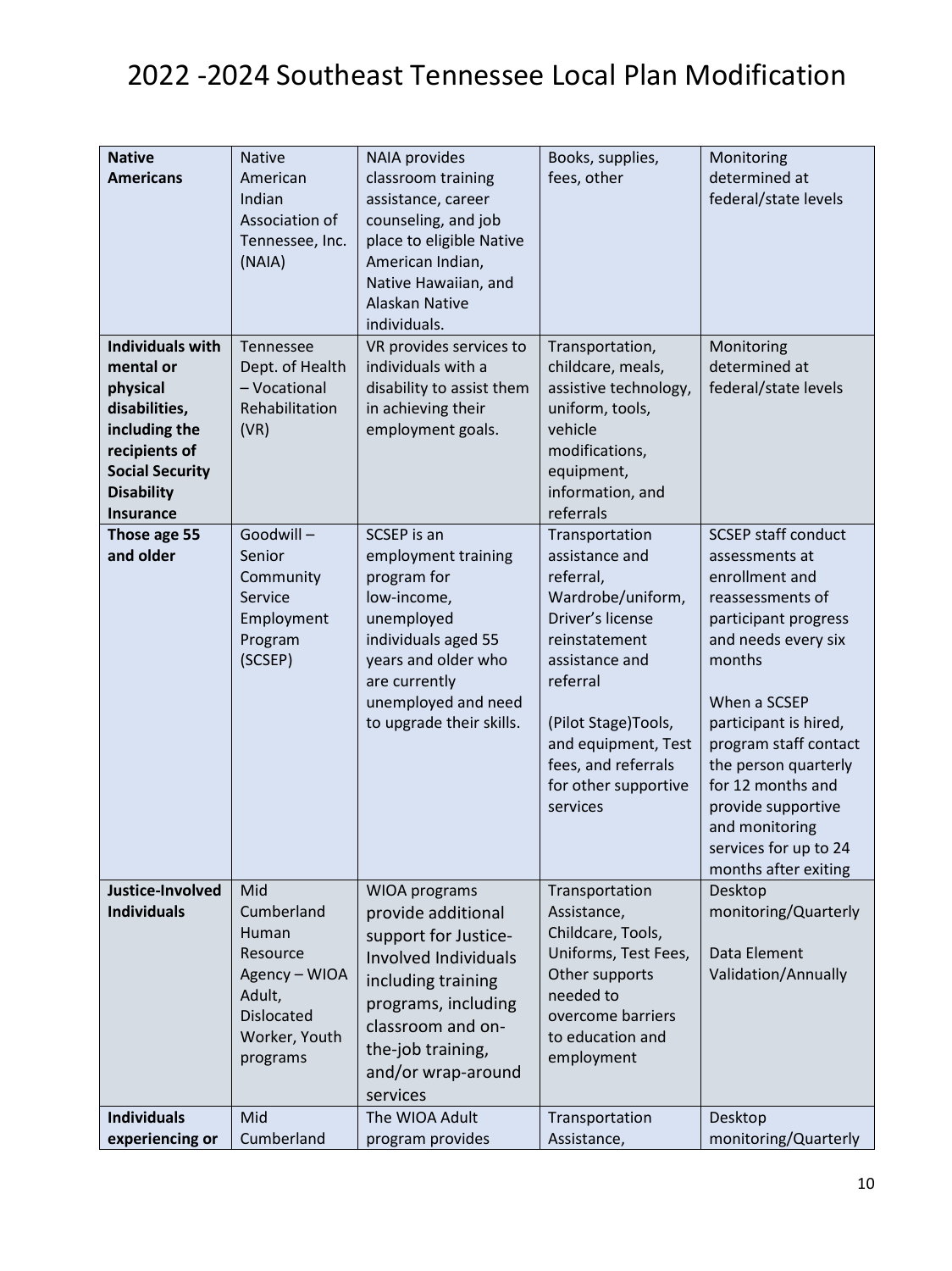| have<br>experienced<br>homelessness                                                                                                                                               | Human<br>Resource<br>Agency - WIOA<br>Adult,<br><b>Dislocated</b><br>Worker, and<br>Youth<br>programs | employment and<br>training activities and<br>must give priority to<br>recipients of public<br>assistance and other<br>low-income individuals                                                                                                                                                                                                                                  | Childcare, Tools,<br>Uniforms, Test Fees,<br>Other supports<br>needed to<br>overcome barriers<br>to education and<br>employment                                                                                                                                                                                                                          | Data Element<br>Validation/Annually                                                                                                                                                                                                                                  |
|-----------------------------------------------------------------------------------------------------------------------------------------------------------------------------------|-------------------------------------------------------------------------------------------------------|-------------------------------------------------------------------------------------------------------------------------------------------------------------------------------------------------------------------------------------------------------------------------------------------------------------------------------------------------------------------------------|----------------------------------------------------------------------------------------------------------------------------------------------------------------------------------------------------------------------------------------------------------------------------------------------------------------------------------------------------------|----------------------------------------------------------------------------------------------------------------------------------------------------------------------------------------------------------------------------------------------------------------------|
| Youth in or<br>have aged out<br>of the foster<br>care system                                                                                                                      | Mid<br>Cumberland<br>Human<br>Resource<br>Agency - WIOA<br>Youth                                      | The WIOA Youth<br>program is a<br>comprehensive youth<br>workforce<br>development program<br>for serving eligible<br>youth, ages 14-24, who<br>face barriers to<br>education, training,<br>and employment.<br>Services made available<br>through the 14<br>elements prescribed in<br>WIOA.                                                                                    | Transportation<br>Assistance,<br>Childcare, Tools,<br>Uniforms, Test Fees,<br>Other supports<br>needed to<br>overcome barriers<br>to education and<br>employment                                                                                                                                                                                         | Desktop<br>monitoring/Quarterly<br>Data Element<br>Validation/Annually                                                                                                                                                                                               |
| <b>Individuals who</b><br>are English<br>language<br>learners,<br>individuals who<br>have low levels<br>of literacy,<br>individuals<br>facing<br>substantial<br>cultural barriers | Adult<br>Education (AE)<br>-Tennessee<br>College of<br>Applied<br>Technology -<br>Athens              | AE programs are<br>designed to assist<br>immigrants and other<br>English language<br>learners in improving<br>reading, writing,<br>speaking and<br>comprehension skills in<br>English and math; and,<br>acquiring an<br>understanding of the<br>American system of<br>government, individual<br>freedom, and the<br>responsibilities of<br>citizenship by local<br>providers. | <b>High School</b><br>Equivalency test<br>(HiSET) fees paid<br>with vouchers<br>purchased by the<br><b>TNDLWD Adult</b><br><b>Education Division.</b><br>State "General"<br>grant funds to cover<br>other test fees such<br>as: certifications<br>that lead to<br>employment<br>opportunities, e.g.,<br>CDL, Welding, and<br>Construction<br>licensures. | <b>Fiscal and</b><br>programmatic<br>monitoring are at<br>least once per 3-year<br>contract.<br>Desktop monitoring at<br>any given time as<br>requested by the<br>State office of Adult<br>Education, but<br>average at least once<br>per 3-year contract<br>period. |
| <b>Eligible Migrant</b><br>and Seasonal<br><b>Farmworkers</b>                                                                                                                     | Tennessee<br>Opportunity<br>Programs                                                                  | Provides case<br>management, skills<br>training, and related<br>assistance to aid<br>farmworkers in<br>meeting their<br>employment goals and                                                                                                                                                                                                                                  | Provides referrals to<br>supportive services                                                                                                                                                                                                                                                                                                             | Monitoring<br>determined at<br>federal/state levels                                                                                                                                                                                                                  |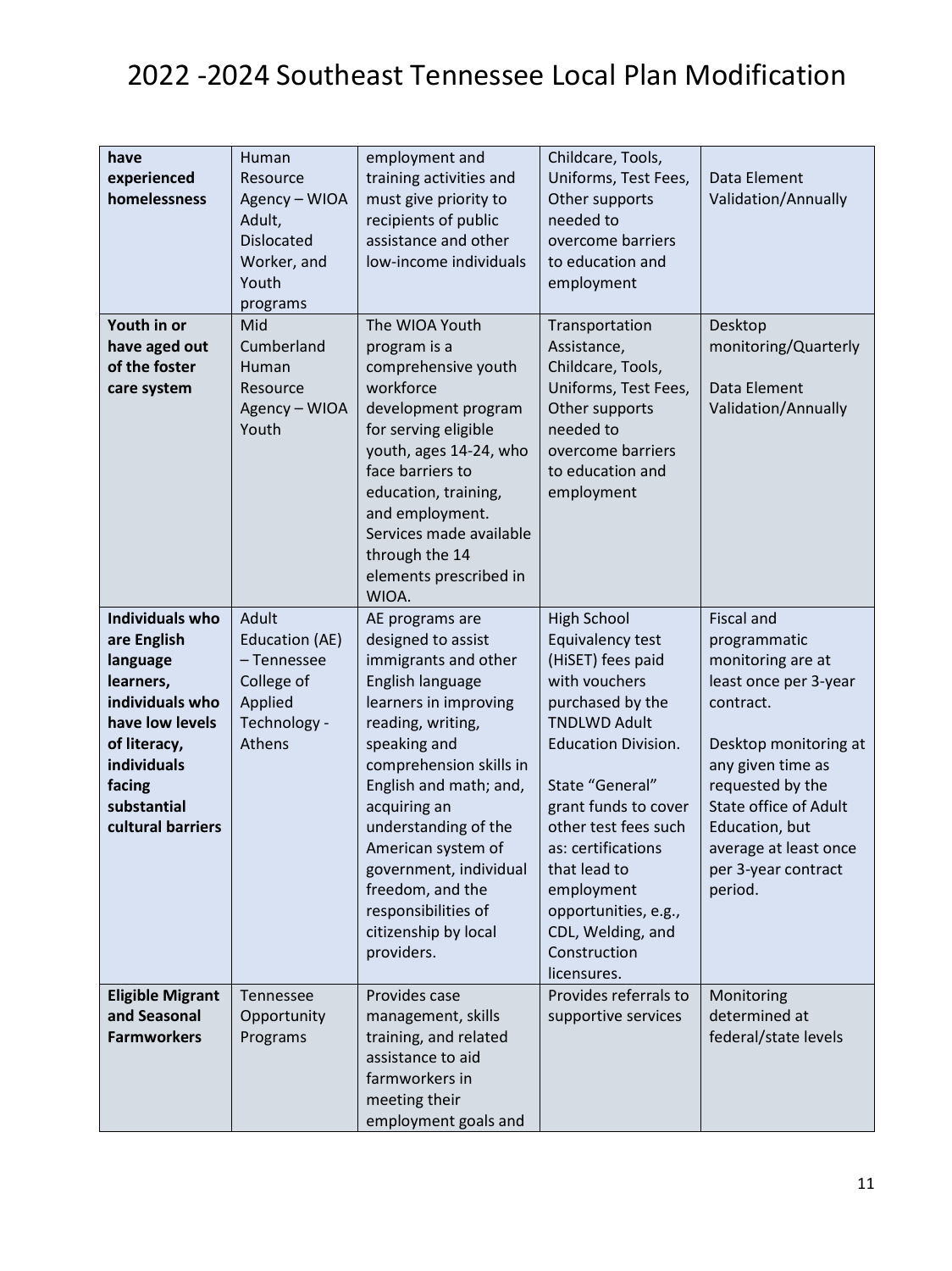|                               |                       | achieving economic<br>self-sufficiency    |                                           |                      |
|-------------------------------|-----------------------|-------------------------------------------|-------------------------------------------|----------------------|
| <b>Individuals</b>            | <b>East Tennessee</b> | TANF is a workforce                       | Temporary cash                            | Monitoring           |
| within two                    | <b>State</b>          | development and                           | assistance,                               | determined at        |
| years of                      | University -          | employment program                        | transportation,                           | federal/state levels |
| exhausting                    | <b>TANF</b>           | that emphasizes work,                     | childcare assistance,                     |                      |
| lifetime TANF                 |                       | training, and                             | educational                               |                      |
| eligibility                   |                       | personable                                | supports, other                           |                      |
|                               |                       | responsibility on a                       |                                           |                      |
|                               |                       | temporary basis with                      |                                           |                      |
|                               |                       | primary focus on                          |                                           |                      |
|                               |                       | gaining self-sufficiency                  |                                           |                      |
| Single parents,               | Mid                   | The WIOA Adult                            | Transportation                            | Desktop              |
| including                     | Cumberland            | program provides                          | Assistance,                               | monitoring/Quarterly |
| pregnant                      | Human                 | employment and                            | Childcare, Tools,                         |                      |
| women                         | Resource              | training activities and                   | Uniforms, Test Fees,                      | Data Element         |
|                               | Agency - Adult        | must give priority to                     | Other supports                            | Validation/Annually  |
|                               | and Youth             | recipients of public                      | needed to                                 |                      |
|                               |                       | assistance and other                      | overcome barriers                         |                      |
|                               |                       | low-income individuals.                   | to education and                          |                      |
|                               |                       |                                           | employment                                |                      |
|                               |                       | The WIOA Youth                            |                                           |                      |
|                               |                       | program is a                              |                                           |                      |
|                               |                       | comprehensive youth                       |                                           |                      |
|                               |                       | workforce                                 |                                           |                      |
|                               |                       | development program                       |                                           |                      |
|                               |                       | for serving eligible                      |                                           |                      |
|                               |                       | youth, ages 14-24, who                    |                                           |                      |
|                               |                       | face barriers to                          |                                           |                      |
|                               |                       | education, training,                      |                                           |                      |
|                               |                       | and employment.                           |                                           |                      |
|                               |                       | Services made available                   |                                           |                      |
|                               |                       | through the 14                            |                                           |                      |
|                               |                       | elements prescribed in                    |                                           |                      |
|                               |                       | WIOA.                                     |                                           |                      |
| Long-term                     | <b>Dislocated</b>     | The WIOA Dislocated                       | Transportation                            | Desktop              |
| unemployed                    | Worker - Mid          | Worker program assists                    | Assistance,                               | monitoring/Quarterly |
| (unemployed<br>for 27 or more | Cumberland            | individuals who have                      | Childcare, Tools,<br>Uniforms, Test Fees, | Data Element         |
|                               | Human                 | been unemployed for<br>more than 27 weeks |                                           |                      |
| consecutive<br>weeks)         | Resource<br>Agency    | with re-entering the                      | Other                                     | Validation/Annually  |
|                               |                       | workforce, including                      |                                           |                      |
|                               |                       | workforce education,                      |                                           |                      |
|                               |                       | training, and                             |                                           |                      |
|                               |                       | employment programs.                      |                                           |                      |
| Other groups as               | Mid                   | The WIOA Adult                            | Transportation                            | Desktop              |
| the Governor                  | Cumberland            | program provides                          | Assistance,                               | monitoring/Quarterly |
| determines to                 | Human                 | employment and                            | Childcare, Tools,                         |                      |
|                               |                       |                                           |                                           |                      |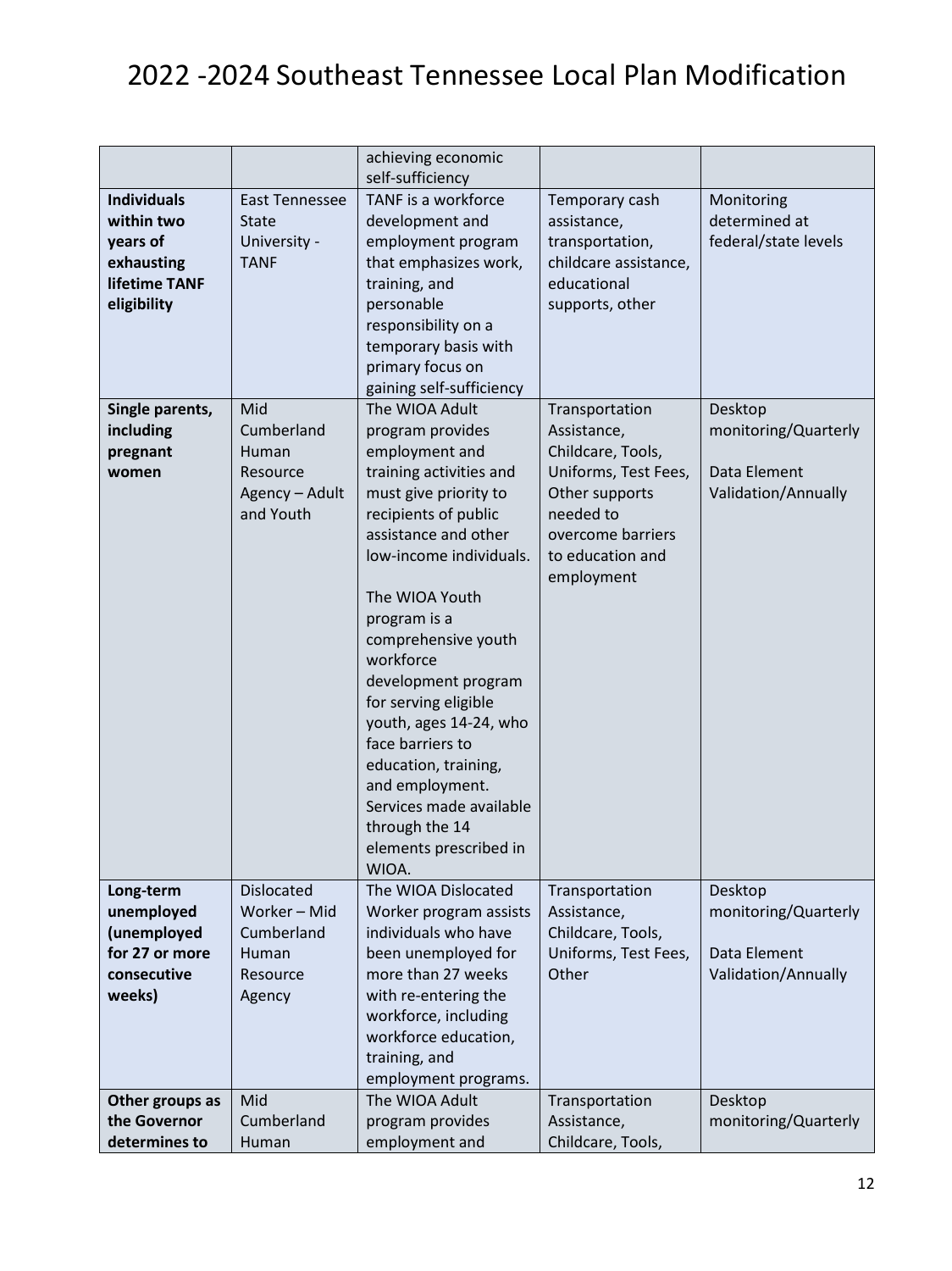| have barriers to | Resource          | training activities and | Uniforms, Test Fees, | Data Element        |
|------------------|-------------------|-------------------------|----------------------|---------------------|
| employment       | Agency – Adult,   | must give priority to   | Other                | Validation/Annually |
|                  | <b>Dislocated</b> | recipients of public    |                      |                     |
|                  | Worker, Youth     | assistance and other    |                      |                     |
|                  |                   | low-income individuals. |                      |                     |
|                  |                   |                         |                      |                     |
|                  |                   | The WIOA Youth          |                      |                     |
|                  |                   | program is a            |                      |                     |
|                  |                   | comprehensive youth     |                      |                     |
|                  |                   | workforce               |                      |                     |
|                  |                   | development program     |                      |                     |
|                  |                   | for serving eligible    |                      |                     |
|                  |                   | youth, ages 14-24, who  |                      |                     |
|                  |                   | face barriers to        |                      |                     |
|                  |                   | education, training,    |                      |                     |
|                  |                   | and employment.         |                      |                     |
|                  |                   | Services made available |                      |                     |
|                  |                   | through the 14          |                      |                     |
|                  |                   | elements prescribed in  |                      |                     |
|                  |                   |                         |                      |                     |
|                  |                   | WIOA.                   |                      |                     |

### **Technical Requirements, Assurances, and Evaluation**

- Budget Information
	- o Provide a detailed budget that lists the sources and uses of Tennessee Department of Labor and Workforce Development (TDLWD) pass-through funds and all non-Federal matching funds by completing a provided budget toolkit (424A).

Southeast LWDA's SF 424 A will be attached outlining TDLWD pass-through funds. Currently, there are no non-federal matching funds to report.

> o As WIOA Title I formula allocations continue to decline, how does your LWDB leverage partner resources (funding, other) to help further sustain WIOA programs and services to job seekers and employers?

The Southeast LWDA strongly encourages co-enrollment within the American Job Center partner network to braid funding for the best possible service delivery and participant outcomes, and to avoid service duplication. The board encourages AJC staff across programs to collaborate on innovative service strategies through an integrated service delivery and functional team alignment. Program staff collaborate on training and supportive services involving funding (one program will pay for tuition costs and the other will pay for books or transportation) when appropriate. The One-Stop Operator monitors adherence to the local Memorandum of Understanding, ensuring that the appropriate mix of services delivered based on individual needs. Individual needs are identified through the common intake (enrollment into Jobs4TN) and an initial assessment to determine if the individual is job ready or needs referral for employment and training services.